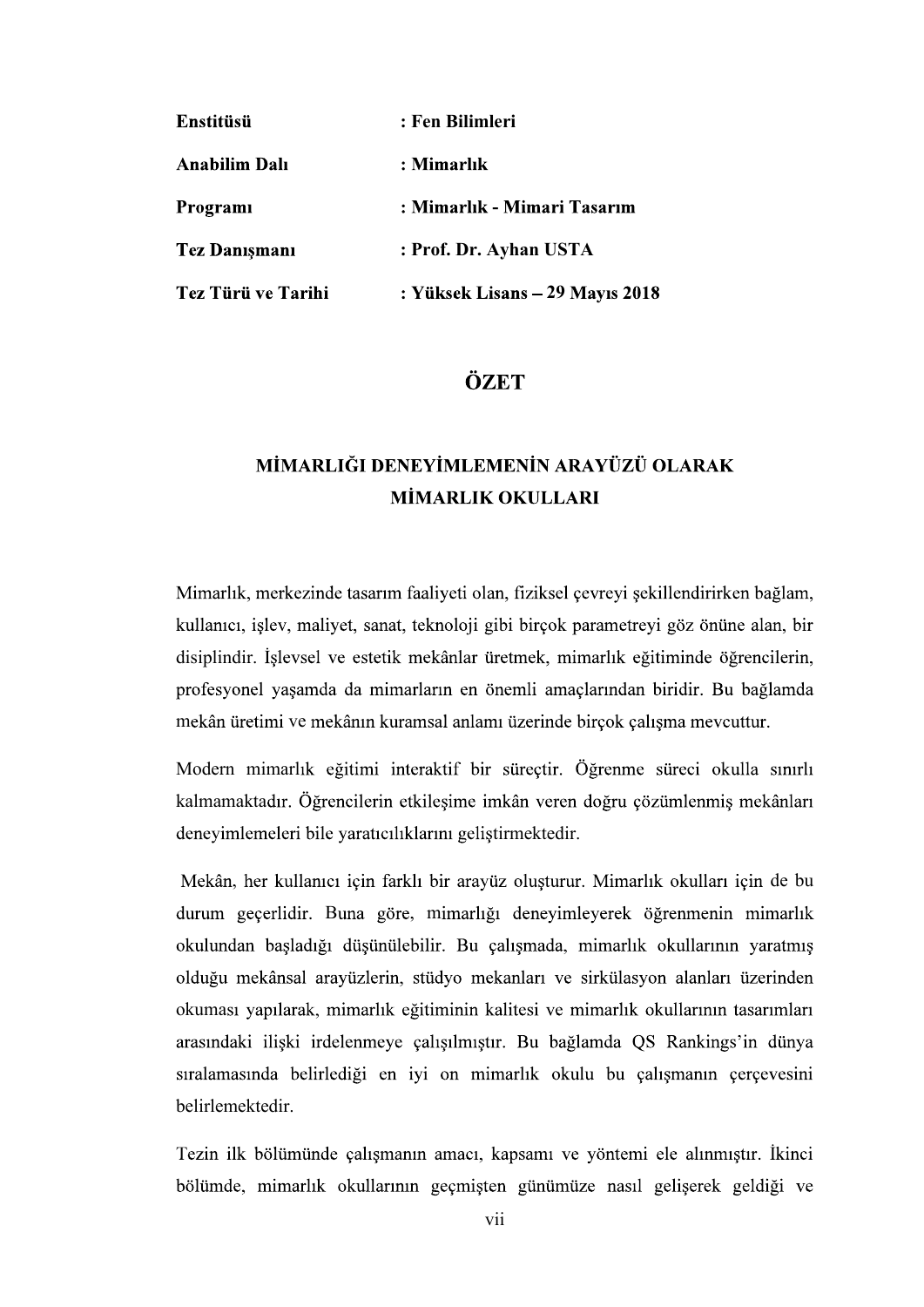günümüzde bu okullar arasındaki rekabetin doğurduğu sıralama sorunsalına değinilmiştir. Devamında ise üniversite sıralama kuruluşları detaylı irdelenmiş ve bir kıyaslamaya gidilmiştir. Üçüncü bölümde tezin kuramsal altyapısını oluşturan "arayüz" kavramı ve mekân ilişkisi irdelenmiştir. Dördüncü bölümde, çalışma kapsamındaki en iyi on mimarlık okulunun, plan, kesit ve görselleri kullanılarak, arayüz kavramı üzerinden detaylı bir mekân okuması yapılmıştır. Beşinci bölüm olan bulgular kısmı, okulların stüdyo mekanları ve sirkülasyon alanlarının kıyaslanmasını içermektedir. Sonuç bölümünde ise mekânsal etkileşimin mimarlık okulları için önemli bir tasarım girdisi olduğu üzerinde durulmuştur.

Anahtar Kelimeler: Mimarlık okulları, stüdyo, sirkülasyon, arayüz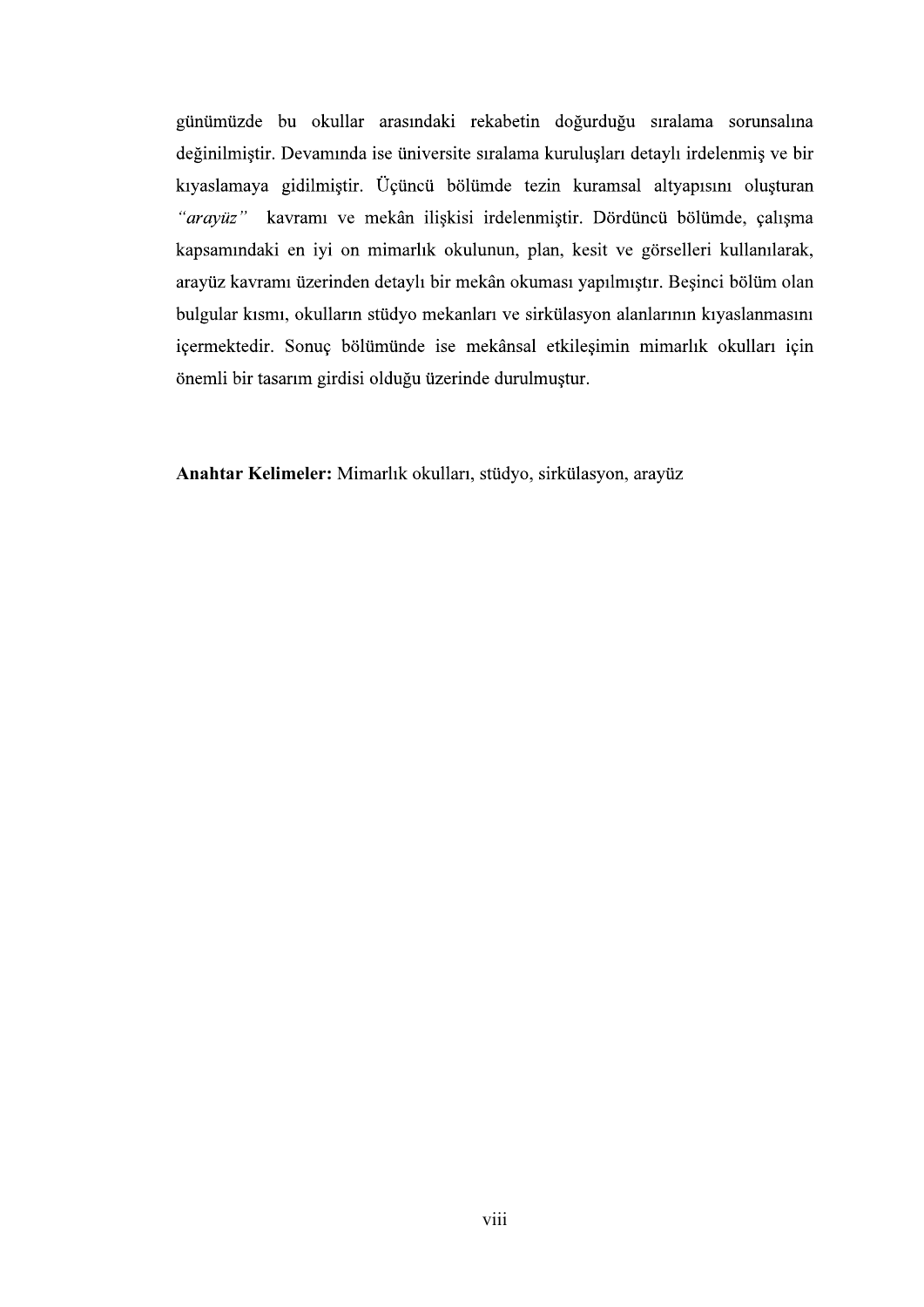| University                                | : Istanbul Kultur University          |
|-------------------------------------------|---------------------------------------|
| Institute                                 | : Institute of Science                |
| <b>Department</b>                         | : Architecture                        |
| Programme                                 | : Architecture - Architectural Design |
| <b>Supervisor</b>                         | : Prof. Dr. Ayhan USTA                |
| Degree Awarded and Date: MA - 29 May 2018 |                                       |

## **ABSTRACT**

## ARCHITECTURE SCHOOLS AS THE INTERFACE TO EXPERIENCE ARCHITECTURE

Architecture is a discipline that takes the design activity centrally and that considers many parameters such as context, user, function, cost, art, and technology in shaping the physical environment. Producing functional and aesthetic spaces is one of the most important goals of students in architectural education and architects in professional life. In this context, there are many studies on space production and the theoretical meaning of space.

Modern architectural education is an interactive process. The learning process is not limited to the school. Even experiencing the correctly resolved spaces that allow interaction improves the students' creativity.

The space creates a different interface for each user. This is also true for schools of architecture. Accordingly, it can be assumed that learning architecture through experiencing begins with the architecture of architecture schools itself. In this study, the relationship between the quality of architectural education and the design of architecture schools was examined by reading spatial interfaces of architecture schools